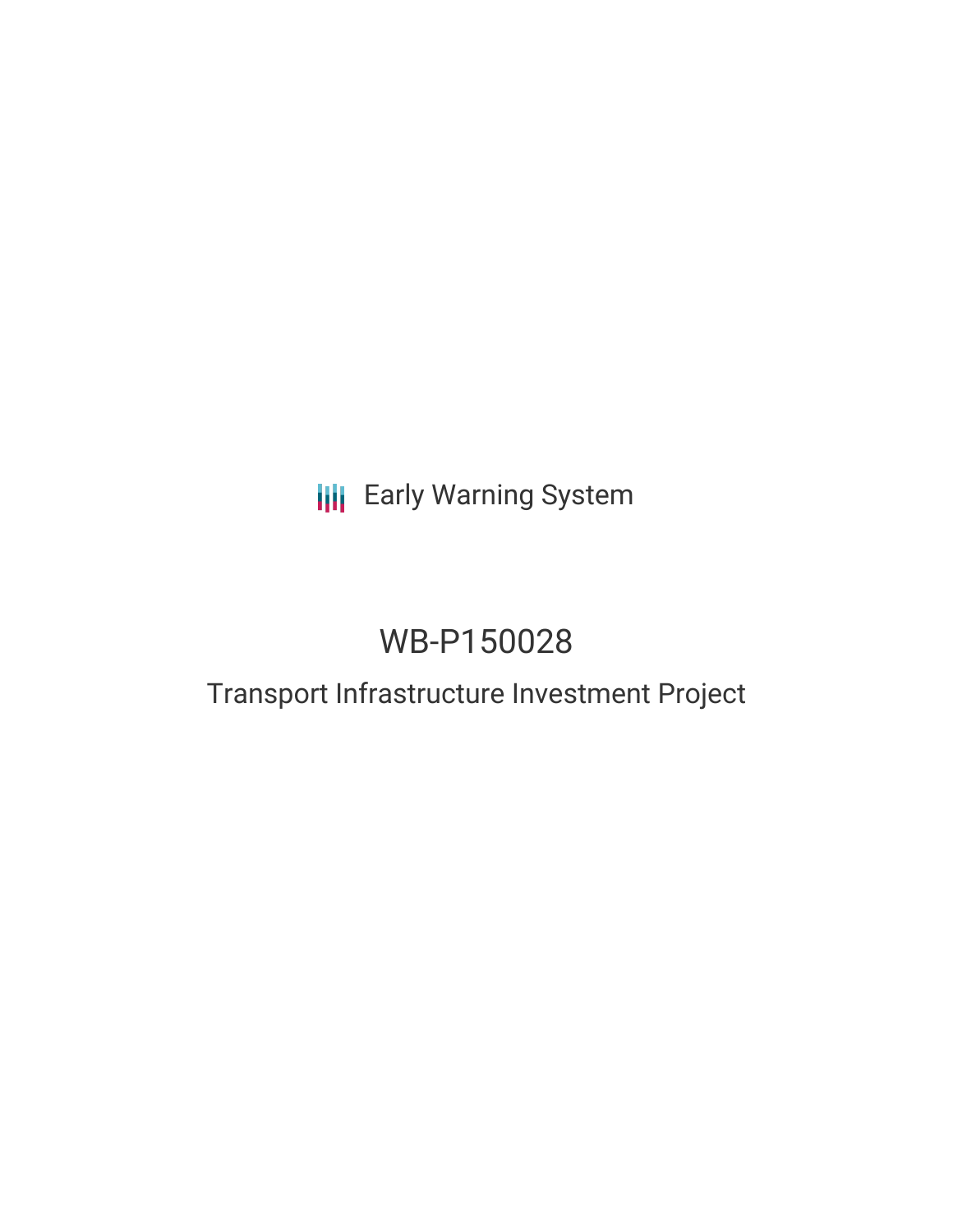

#### **Quick Facts**

| <b>Countries</b>               | Fiji                                          |
|--------------------------------|-----------------------------------------------|
| <b>Financial Institutions</b>  | World Bank (WB)                               |
| <b>Status</b>                  | Active                                        |
| <b>Bank Risk Rating</b>        | B                                             |
| <b>Voting Date</b>             | 2015-03-11                                    |
| <b>Borrower</b>                | Government of Fiji                            |
| <b>Sectors</b>                 | Industry and Trade, Infrastructure, Transport |
| <b>Investment Type(s)</b>      | Loan                                          |
| <b>Investment Amount (USD)</b> | \$50.00 million                               |
| <b>Project Cost (USD)</b>      | \$167.50 million                              |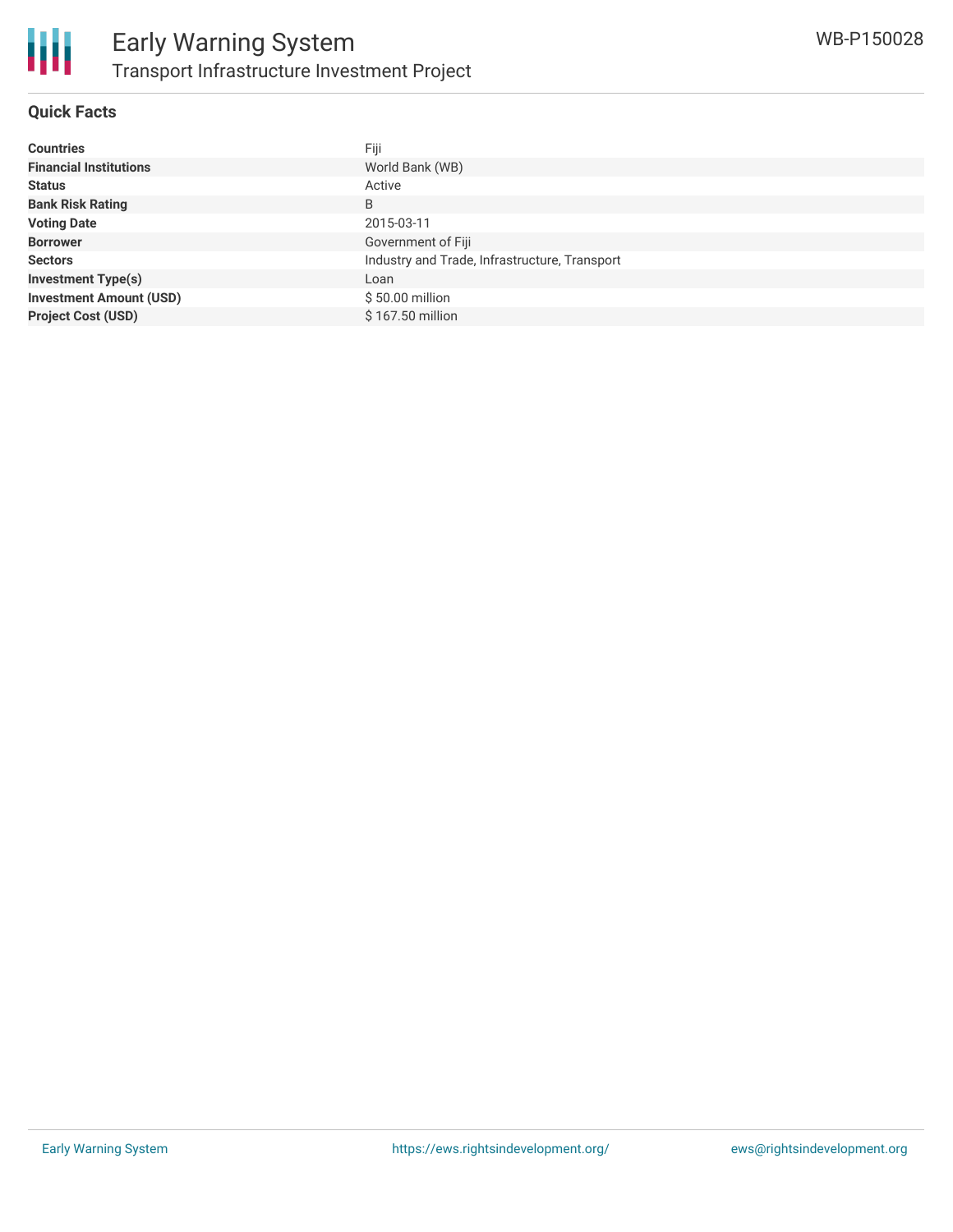

#### **Project Description**

According to the bank document, the project aims to "improve the resilience and safety of land and maritime transport infrastructure for users of project roads, bridges and rural jetties and wharves."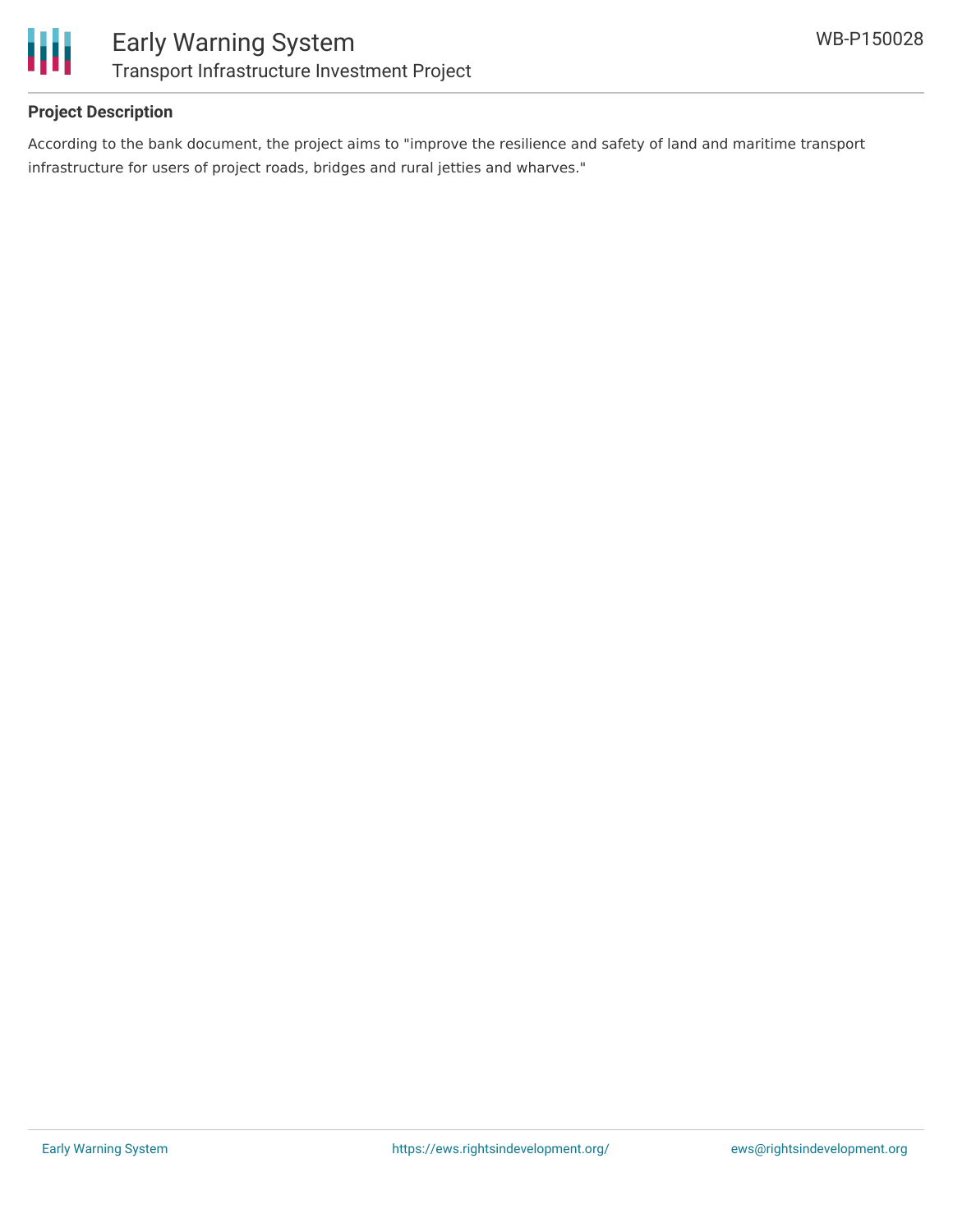

### **Investment Description**

World Bank (WB)

Co-financing:

Asian Development Bank USD 100 million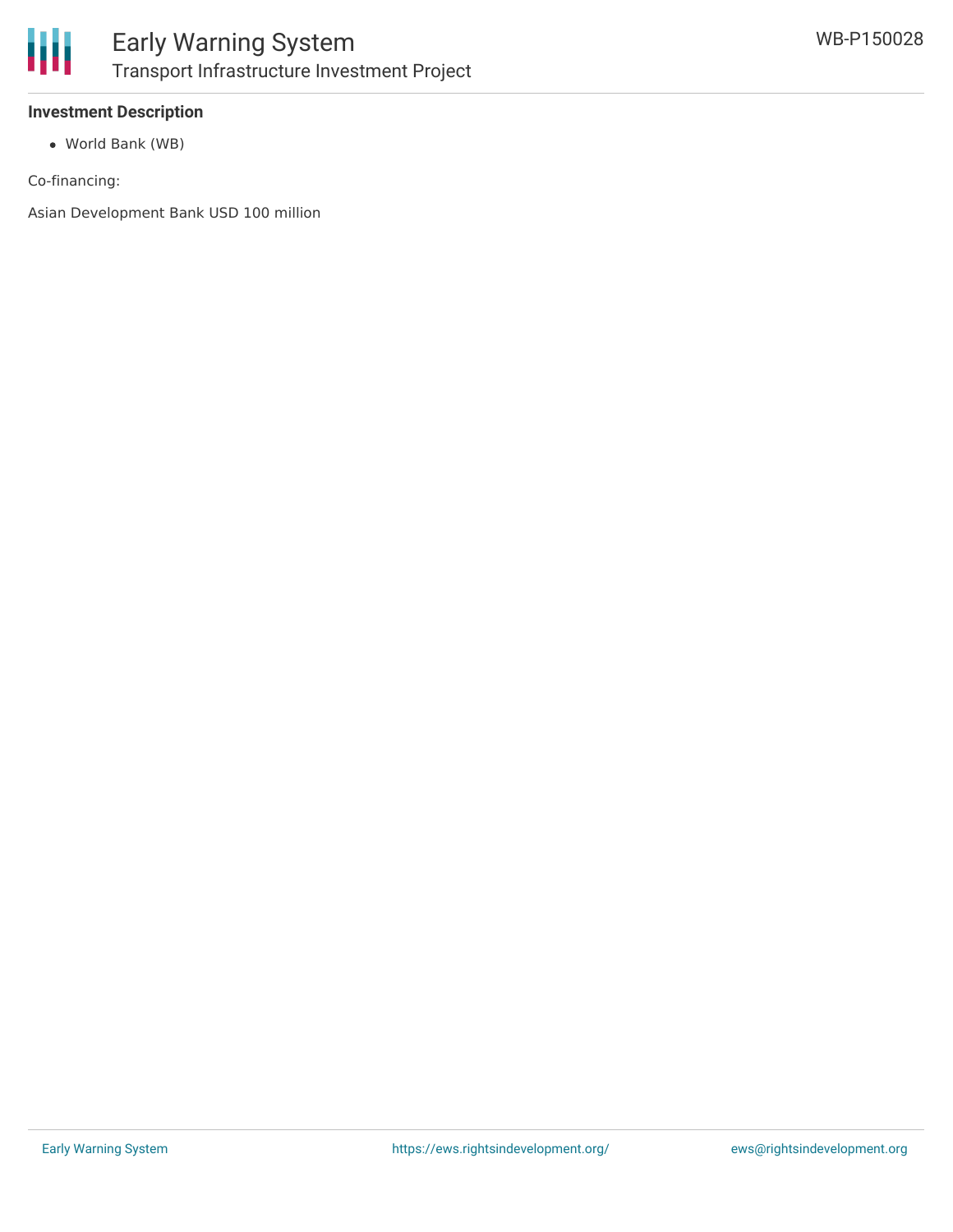

#### **Contact Information**

No contact information provided.

#### ACCOUNTABILITY MECHANISM OF WORLD BANK

The World Bank Inspection Panel is the independent complaint mechanism and fact-finding body for people who believe they are likely to be, or have been, adversely affected by a World Bank-financed project. If you submit a complaint to the Inspection Panel, they may investigate to assess whether the World Bank is following its own policies and procedures for preventing harm to people or the environment. You can contact the Inspection Panel or submit a complaint by emailing ipanel@worldbank.org. You can learn more about the Inspection Panel and how to file a complaint at: http://ewebapps.worldbank.org/apps/ip/Pages/Home.aspx.